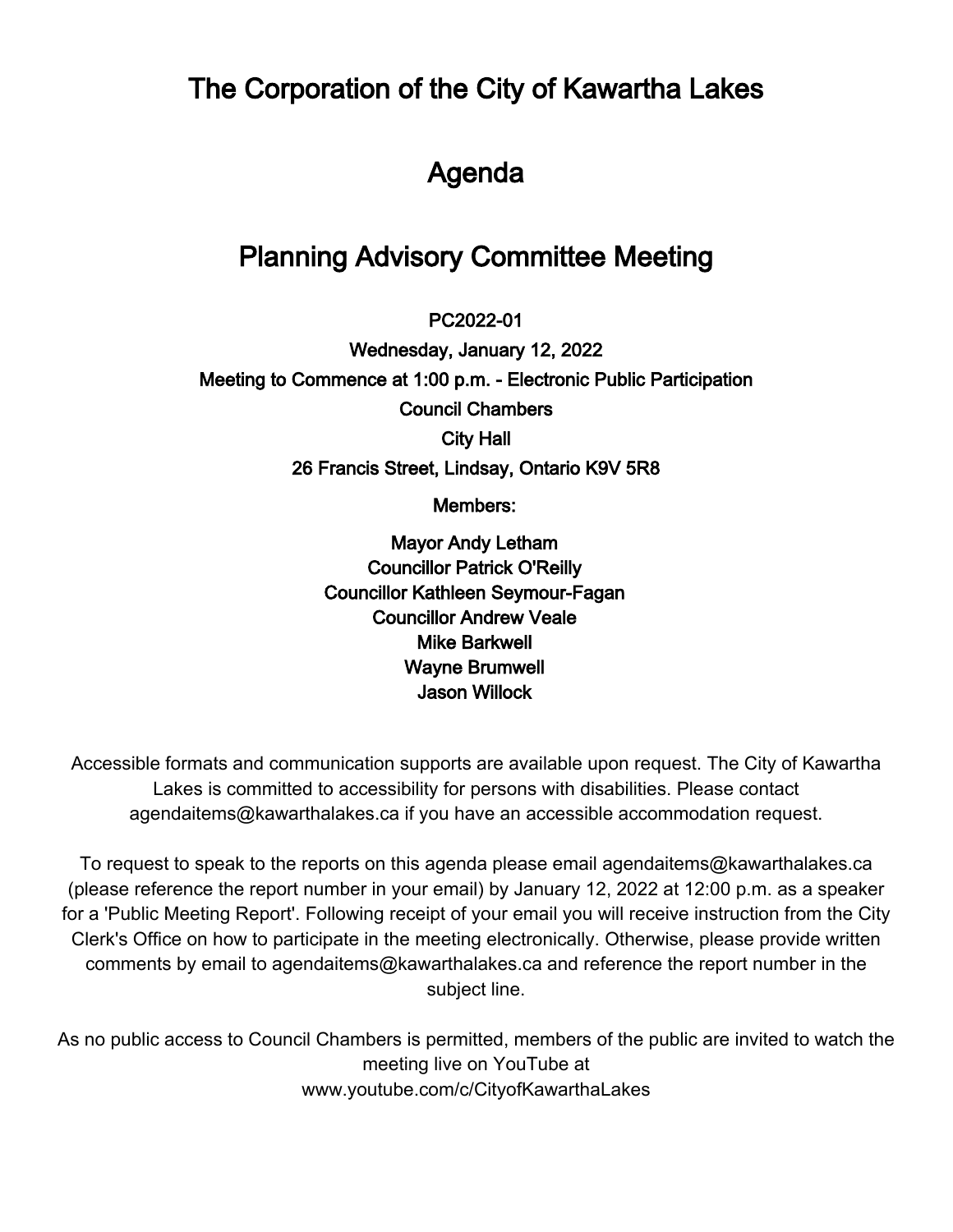## Pages

- 1. Call to Order and Adoption of Agenda
- 1.1. Call to Order
- 1.2. Appointment of Chair and Vice-Chair
- 1.3. Adoption of the Agenda
- 2. Declarations of Pecuniary Interest
- 3. Public Meeting Reports
- 3.1. PLAN2022-003 4 16

Amend the Manvers Zoning By-law 87-06 at 702 Golf Course Road – Maltheb Farms 2000 Ltd.

David Harding, Planner II

- 3.1.1. Public Meeting
- 3.1.2. Business Arising from the Public Meeting

That Report PLAN2022-003, Amend the Manvers Zoning By-law 87-06 at 702 Golf Course Road – Maltheb Farms 2000 Ltd., be received; That a Zoning By-law, respecting application D06-2021-028, substantially in the form attached as Appendix D to Report PLAN 2022-003 be approved for adoption by Council; and That the Mayor and Clerk be authorized to execute any documents and agreements required by the approval of this application.

## 3.2. PLAN2022-004 17 - 29

Amend the City of Kawartha Lakes Official Plan and Township of Ops Zoning By-law 93-30 at 1082 Lilac Road - Martin Mark LaHay, Planner II

3.2.1. Public Meeting